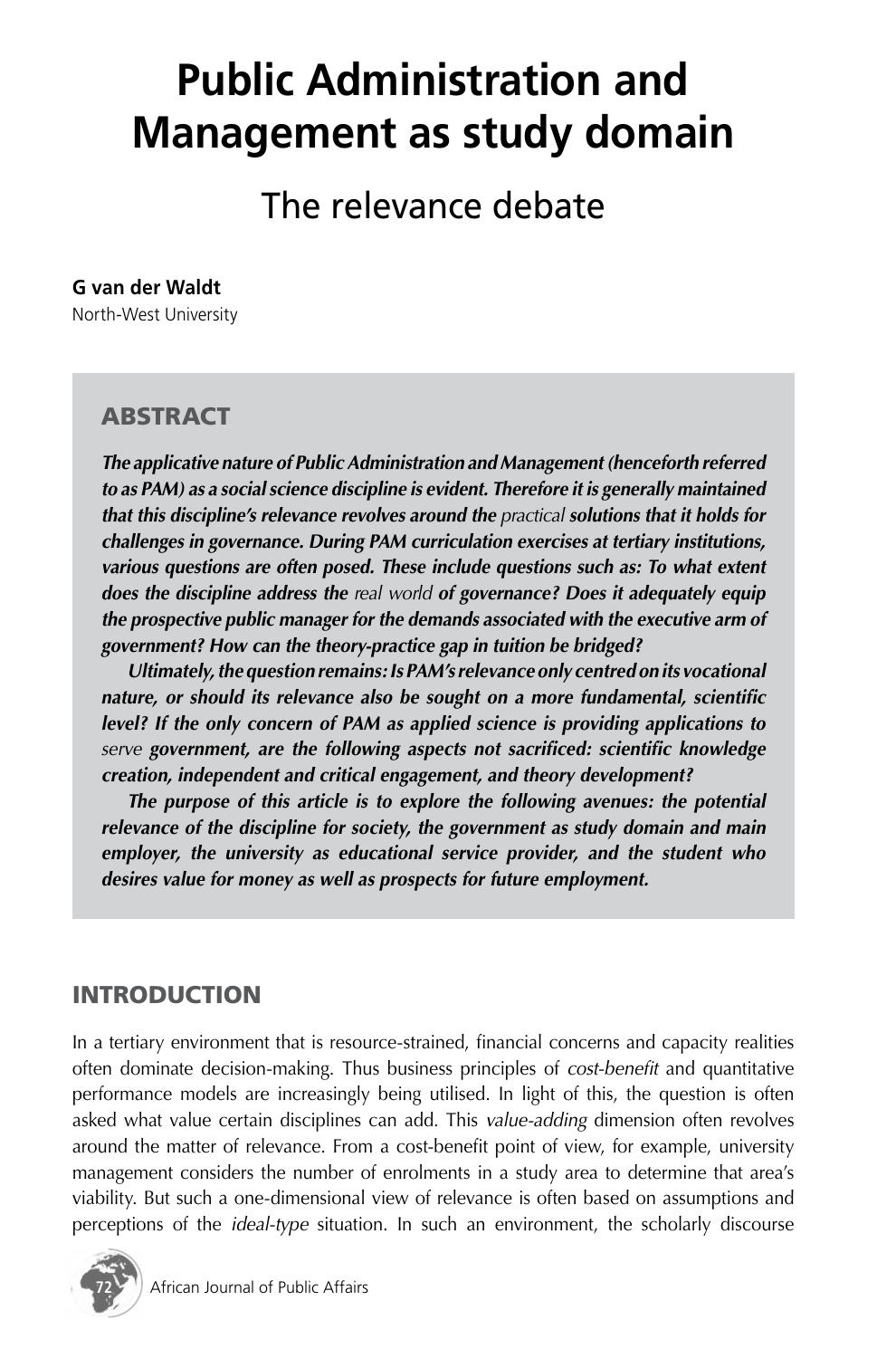in Public Administration and Management (PAM)<sup>1</sup> often reflects these realities. Thus the question during discussions on curriculum development often focuses on the *theorypractice* dichotomy. The following questions may be posed: To what extent, for example, should PAM have a vocational focus? How popular is the discipline (i.e. financial viability)? Do proponents of the discipline really have to solve societal challenges? To what extent should the curriculum of PAM reflect these concerns? These and related questions set the parameters for a healthy discourse on the relevance of the discipline.

The purpose of this article is to reflect on the relevance of PAM, both as study field and as practice, for the student, the academic community, government, and ultimately for society in general. A framework for such reflection is proposed to facilitate further much-needed debate on this matter. It should be noted that it is not the intention of this article to judge or gauge the relevance of PAM. The aim is rather to set the parameters, and to identify guiding questions, which could frame the debate on the continued relevance of the discipline.

#### PUBLIC ADMINISTRATION AND MANAGEMENT AS DISCIPLINE

Since the formalisation of a body of knowledge that is associated with the study of the administration of the state, various attempts have been made to conceptualise and demarcate its boundaries, arguably with various degrees of success. Several writers have defined the scope of public administration in varying terms. Gullick and Urwick (1937), for example, sum up the scope of the subject with the letters of the word POSDCoRB which denote: Planning, Organisation, Staffing, Directing, Coordinating Reporting the Budgeting. Critics soon pointed out that the POSDCoRB activities depicted neither the whole of administration, nor even the most important part of it.

For Simon, Smithburg and Thompson (1950) public administration refers to the activities of the executive branches of government, including government corporations and specialised agencies. Corson and Harris (1963) accentuated the *action* part of government to operationalise its goals. As practice, public administration provides a number of welfare and social security services to the citizens. In the modern state, the scope of public administration should be interpreted as including aspects such as democratic citizenship, public interest, public policy, and services to society (Spicer 2005). In this respect, the definition offered by Nigro and Nigro (1989) reflects this wider scope, namely that public administration:

- is [a] co-operative group effort in a public setting;
- covers all three branches executive, legislative, and judicial, and their interrelationships;
- has an important role in the formulation of public policy and is thus a part of the political process;
- is different in significant ways from private administration; and
- is closely associated with numerous private groups and individuals in providing services to the community.

Moving closer to the knowledge base of studying the affairs of the state, Dwight Waldo (1956) focuses on the *art and science* of public administration. In the same vein, Dimock and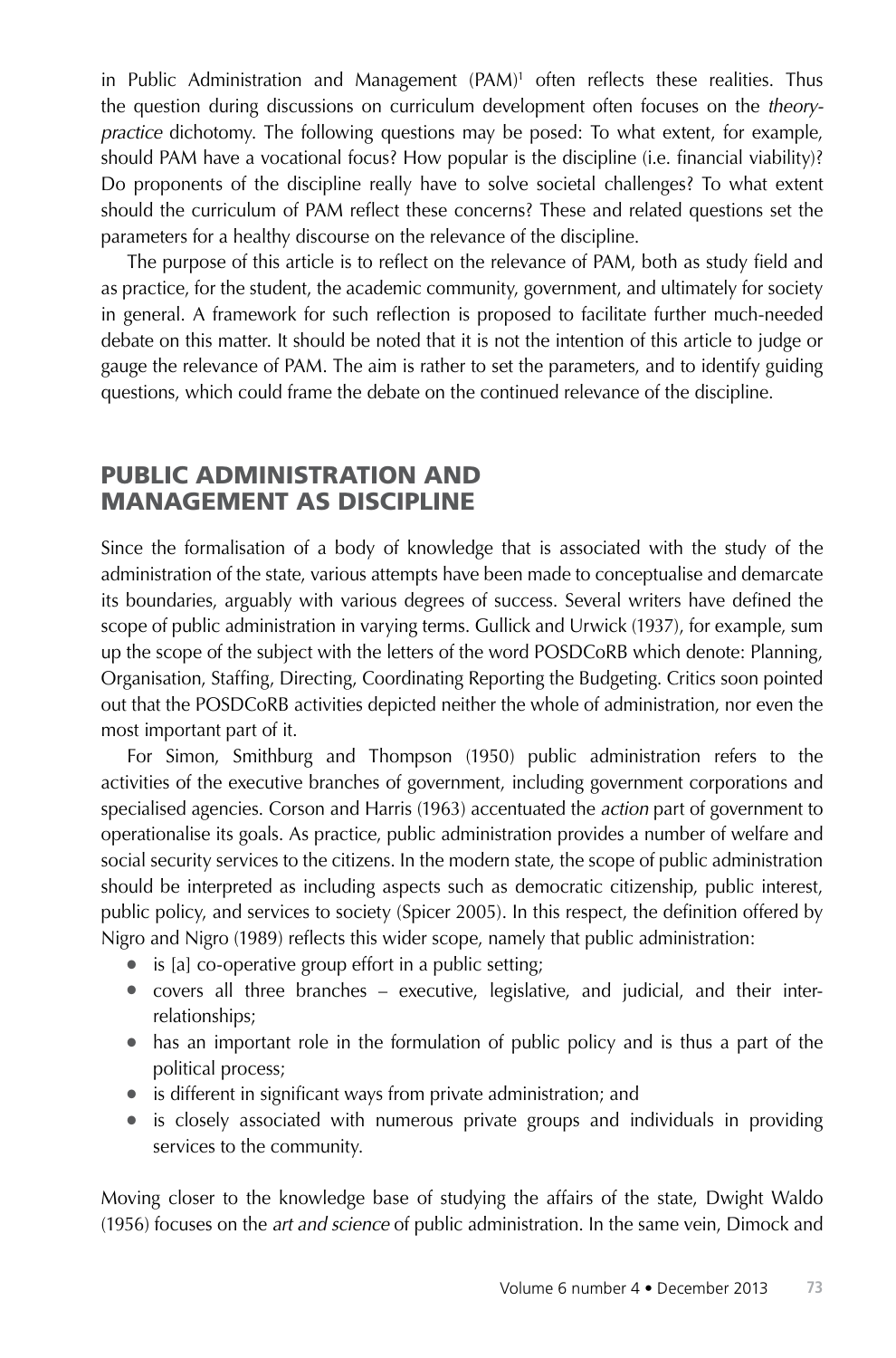Dimock (1969:3, 11) add that Public Administration as study field is concerned with the *what* and *how* of government. In this sense the *what* refers to the subject matter, the technical knowledge of a field, whereas the *how* is concerned with the technique of administration and management. Each aspect is indispensable and together they form the synthesis called administration. Henry (1999:22) complements the discussion by stating that Public Administration is a "broad-ranging and amorphous combination of theory and practice; its purpose is to promote a superior understanding of government and its relationship with the society it governs, as well as to encourage public policies more responsive to social needs and to institute managerial practices attuned to effectiveness, efficiency and the deeper human requisites of the citizenry." PAM reflects on the administrative activities of the government, the focus being especially on public bureaucracy. Broadly speaking, PAM, and subsequent paradigmatic developments such as New Public Administration, New Public Management, and Public Governance, embrace the study of all the activities of the government (*see* Mandell 1990).

As far as the teaching of PAM is concerned, Tijssen (2010:1842-1852) distinguishes basic research and applied research. According to Tijssen within the applied branch of science, disciplines have a strong focus on the application of knowledge. Thus, disciplines are concerned with the *usefulness* or *relevance* of knowledge generated (also *see* Keen 1980; Denning 1989). Sarantakos (1993:17) proposes that a *value-chain* should exist between knowledge production (KP) and knowledge utilisation (KU). This value-chain should facilitate the *transferability* of knowledge to maintain its relevance (Denzin and Lincoln 1985:57; Gibbons *et al.* 1994:56). Also De Vos *et al.* (2005:109) explain that in the genre of applied research, *intervention* research should aim to provide solutions for practical problems.

The idea of relevance in PAM is generally connected to a sense that academics should be producing knowledge which will capacitate and guide public administration practitioners. Such a focus on practice (vocational focus) is often viewed as a core trade-off of research that builds theory and/or is methodologically rigorous (Diesing 1991). To be accessible, research regarded as relevant may be based on *best practice* rather than grounded in academic theories or sophisticated methodology (Lynn, Heinrich and Hill 2001). However, according to Herbert Simon (1998:2), PAM consists of two important aspects, namely "deciding things and doing things". The first aspect provides the basis for the second one. It is not possible to conceive of any discipline without thinking (theorising) or deciding. Thus, PAM is a broadranging and an amorphous combination of theory and practice.

# TOWARDS A RELEVANCE FRAMEWORK

In order to help explore the relevance debate a particular classification framework is required. For purposes of the discussion in this article the following framework is suggested comprising the following forms of relevance: contextual (socio-economic and political), institutional (university and government), and disciplinary (theoretical/teaching) relevance. It should be noted that these *types* of relevance simply provide an artificial framework to frame the debate. These relevancies are highly interrelated and deeply interdependent (e.g. contextual factors influencing institutional and disciplinary relevance). Therefore, it is virtually impossible to distinguish clearly between such types of relevancies.

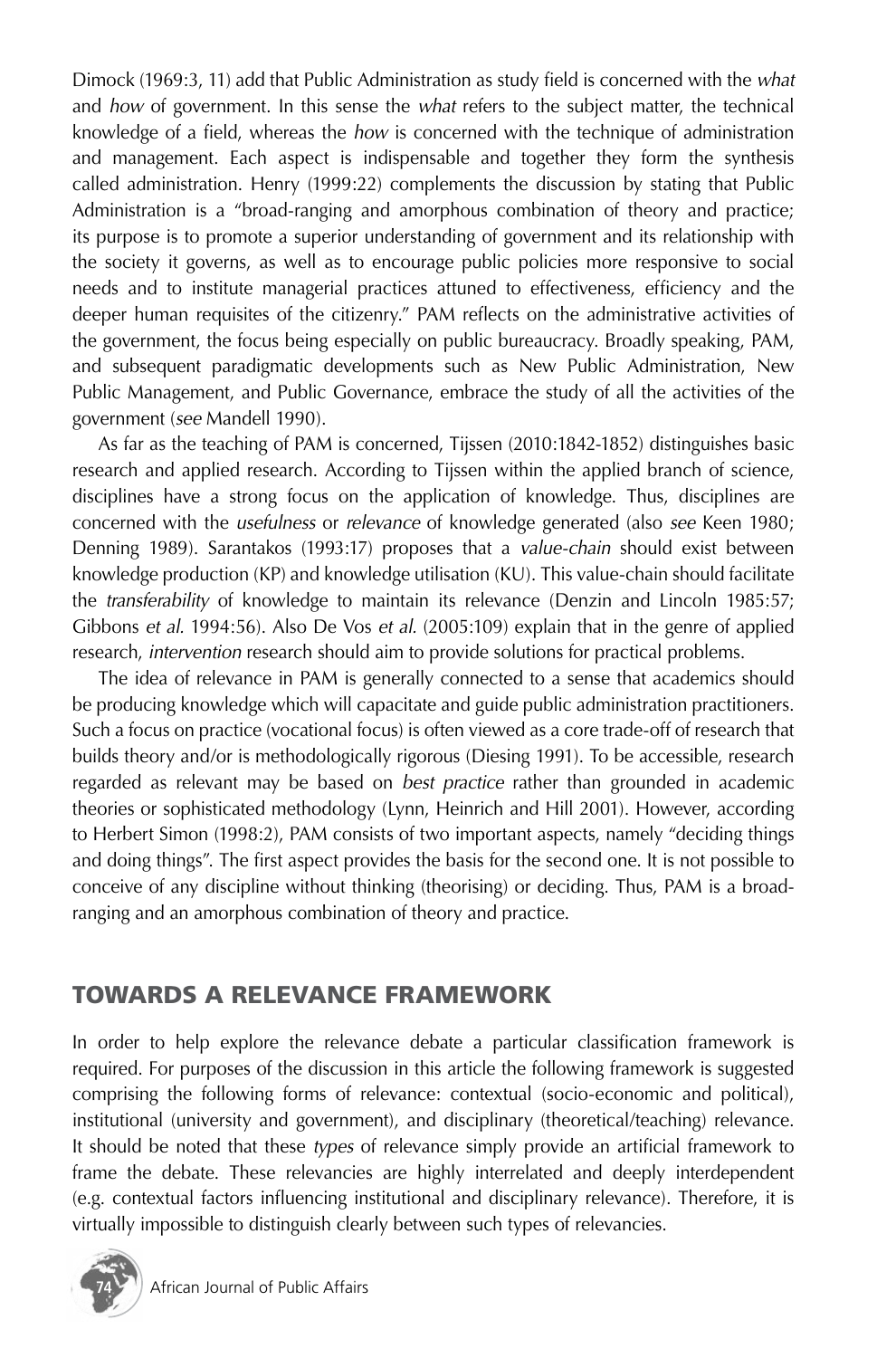# **Contextual relevance**

With the emergence of the so-called *Administrative State*, public administration has become an essential part of society and a dominant factor in producing successes or failures of government (*see* Ostrom 1990; Spicer 2001). According to Wilson (1887:198) the administration entails the most conspicuous part of government; it is *government in action*, the *operative* and the *most visible* side of government. Donham (in Ejiofor 1981:140) defines the role of public administration in much stronger terms: "If our civilization fails, it will be mainly because of a breakdown of administration." To this Appleby (1947:94) adds that the administration forms the basis of government and points out that no government can exist without administration.

Recently, the functions of public administration have expanded rapidly in scope and nature. Due to factors such as population growth, urbanisation, industrialisation and rapid advancement in technology, the functions of public administration are increasing continually. Such functions include essential services such as health, education, water provisioning, sanitation, and security. The increase in the number of functions undertaken by the government requires highly competent and professional staff. According to Caiden (1971:54) public administration has assumed the following crucial roles in contemporary society:

- preservation of polity;
- maintenance of stability and order;
- institutionalisation of socio-economic changes;
- management of large-scale commercial services;
- ensuring growth and economic development;
- protection of the weaker sections of society;
- formation of public opinion; and
- influencing public policies.

Based on these roles, potential *answers* could be sought to the question of relevance. For example, if the state's administration succeeds in fulfilling these roles and responsibilities adequately, such an administration could be deemed relevant. Furthermore, if the teaching of PAM reflects these roles and responsibilities, and prospective public officials are successfully prepared to perform these actions, it could also confirm the relevance of PAM as a discipline.

The question is, however, whether these roles and responsibilities are generic and applicable worldwide. Some would argue, for example, that public administration is more relevant in developing countries than in highly industrialised countries. Literature on this matter does suggest that public administration enjoys a *special status* in developing countries (*see* Ejiofor 1981:72; Castells 1992; Farazmand 1999:511; Ouwaseji 2009:216). With the advent of the *developmental state*, and *developmental local government* as in the case of South Africa, such countries rely heavily on the government for rapid socio-economic development and growth by means of more direct state intervention. This requires a public administration with a high-capacity that is well-organised, effective, and productive. In this context it goes without saying that public administration does not only form the operative facet, but also makes up the most obvious part of the government (Peters 1988). In this sense public administration is government in action and occupies a significant place, not merely as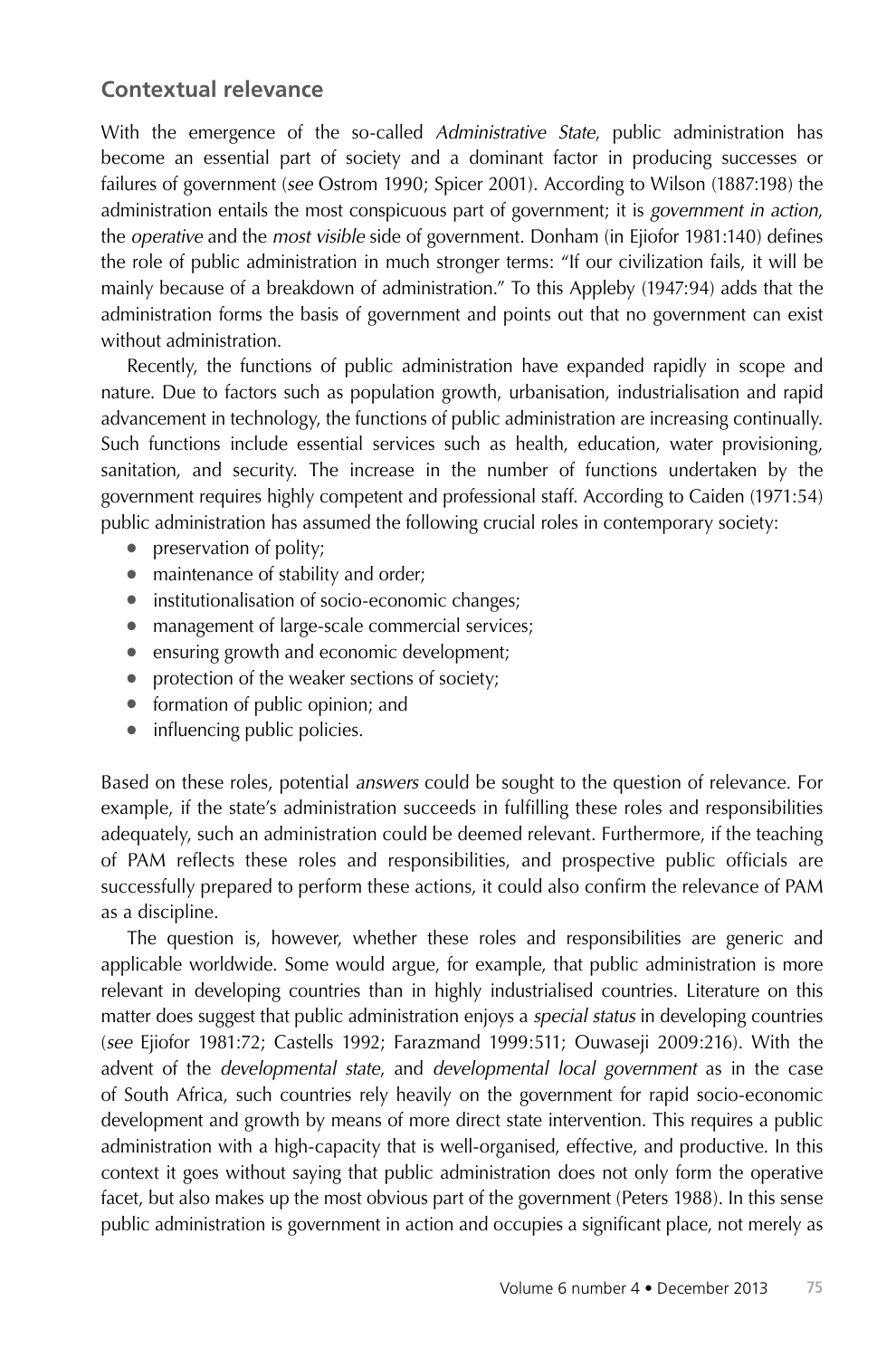an instrument of governance, but also as an important mechanism to preserve and promote the welfare of society as a whole.

There seems to be general consensus that the successful operationalisation of goals, typically linked to a developmental state, are dependent on competent public managers to lead the development agenda of the state (McLennan and Munslow 2009:19). In this regard, Henry (1999:21) argues that the effectiveness and efficiency in government's management of such a developmental state indeed can be enhanced by the study of PAM. Baloyi (2010) argues, for example, as follows: "South Africa's public sector senior managers are not excluded from this primary, developmental state's characteristic. Public managers serve the administrative bureaucracy as the machinery of a developmental state." As such, particular levels of strategic knowledge, skills, and competencies expected of public managers are necessary to drive the service development agenda (Marwala 2006:3; Gumede 2007:51).

Recent research data indicate a wide range of issues that confront the South African government. This research includes media reports, research projects and official reports, including those of the Human Sciences Research Council (HSRC), the Department for Cooperative Governance (COG), and the South African Local Government Association (SALGA). The question rightly can be asked as to the specific contributions that PAM could make in this regard. The contributions (i.e. relevance) that PAM can make in improving networking with various actors in governance and enhancing the capacity of service delivery are indeed endless. Nevertheless, the following specific contributions can be highlighted:

- Liability and responsiveness focus on management liability (especially in the context of resource utilisation), political and public accountability, financial accountability and service liability.
- The establishment of professional and ethical standards regarding responsive ways in which government should react to societal needs.
- Strengthening the capacity of local government as sustainable service-delivery and developmental agencies, as well as being facilitators for local democracy.
- The implementation of integrated performance management and monitoring systems, as well as evaluation systems, based on scientific principles and accurate and relevant information in order to facilitate on-going processes and systems improvements.

As far as contextual relevance is concerned, the conclusion can be made that PAM is indispensable in especially the context of a modern, administrative and developmental state like South Africa. Thus PAM can be accepted as a highly relevant tool to foster the development of a competent and professional public administration.

# **Institutional relevance**

The following form of relevance that needs to be examined is the extent to which the PAM curriculum is applicable to institutions in society. In terms of institutional relevance, two important perspectives are applicable, namely a tertiary institutional focus and a public service focus. The relevance of PAM in this sense should be explored in terms of its relevance in addressing the needs, challenges and realities of the public service, as well as those of the university as tertiary service provider.

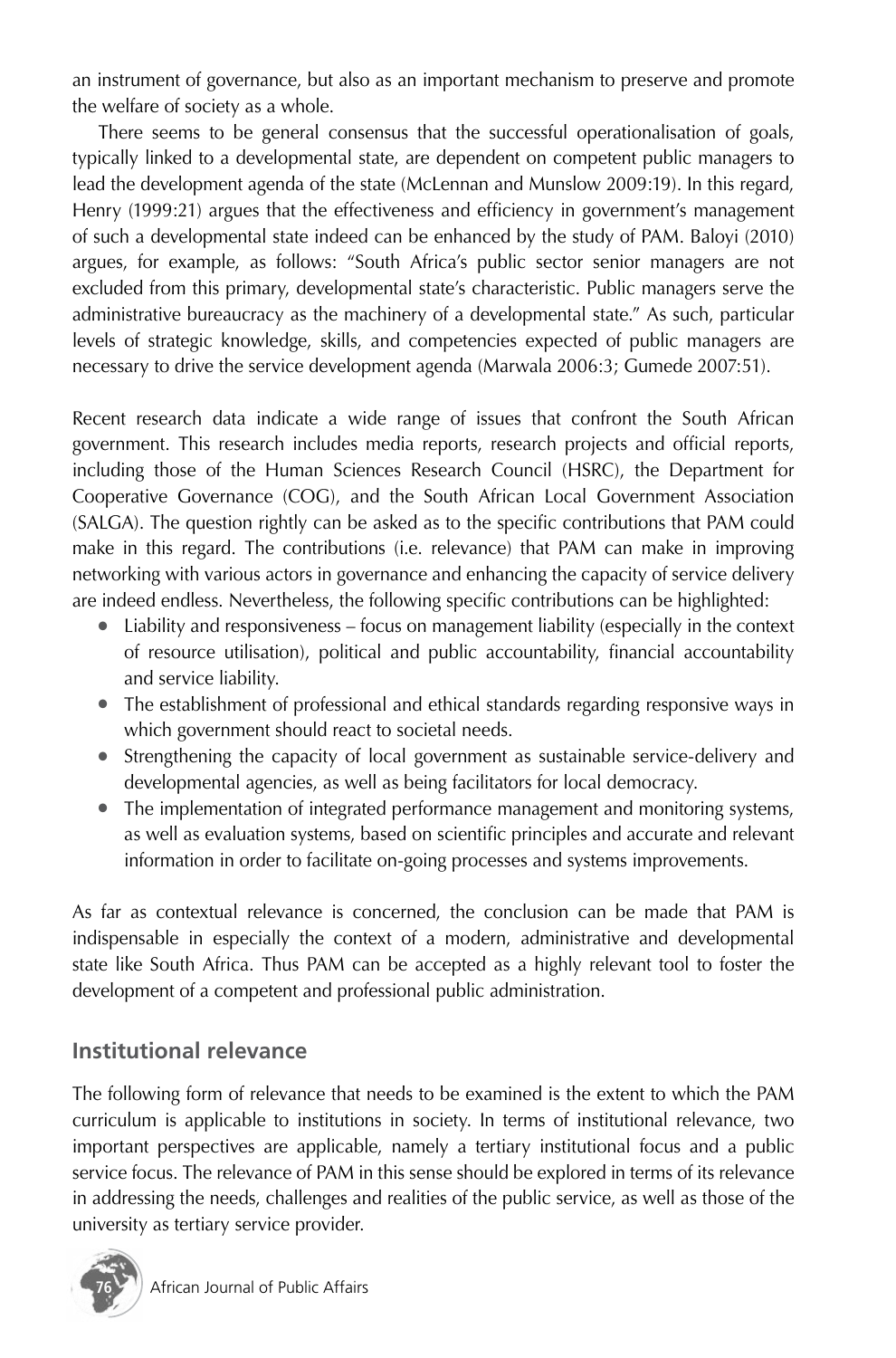In light of societal changes towards postmodern conditions and globalisation (Farazmand 1999; Bogason 2001; Miller 2002), some common challenges confront all tertiary institutions (Smith and Webster 1997). These challenges fundamentally concern the teaching of PAM within tertiary institutions. Such challenges relate to the conceptualisation of PAM as subject domain, the interrelationship between the study field and practice, teaching PAM in a globalising world, the adequacy of existing theories and the need for university academics to reach out "beyond their ivory towers" (Smith and Webster 1997).

In the transformation agenda of the government of the day there is a lively discourse on the role of universities in society. The question is whether universities are instruments of the state, or seats of independent and critical thinking (*see* Derrida 2002:205). The role of universities in the system of government within the country is also under consideration. Related questions are:

- To what extent should universities contribute to issues of national development, the political economy of the state and even globalisation?
- To what extent do the vision and mission statements of universities reflect the broader societal needs and in what way do they stimulate critical thinking, analytical skills, as well as provide a value system that are communicated to students?
- Should tertiary education be available only to those who can afford it (which amounts to elitism) or should access to higher education be a right that the state should facilitate through the so-called *massification* of education?

Furthermore, the autonomy of universities has increasingly been looked at more critically, particularly in relation to endeavours to regulate and standardise teaching programmes in the national sphere. In this regard, instruments such as the South African Qualification Authority (SAQA), the National Qualifications Framework (NQF), and Sector Education and Training Authorities (SETAs) facilitate standardisation in the tertiary sector.

It could be argued that universities gain particular relevance because of the following aspects of their curriculum:

- academic programmes with appropriate content for the development of the person as a whole, as well as preparation for the world of work;
- the value and relevance of research undertaken and of published reports, conference papers and articles;
- internationalisation through co-operation and exchange agreements;
- the expertise of staff: *inter alia* rated researchers, media profile;
- graduate research: focusing on themes relevant to the society;
- the establishment of centres of excellence in specialist areas;
- capacity building and short learning skills programmes; and
- community service projects.

For PAM to remain relevant as far as the above-mentioned activities are concerned, requires continuous adjustment, change and transformation. In this regard Kraak (2000:89- 92) demonstrates convincingly how universities in South Africa have been entering new *modes* of tuition. He (Kraak) explains that universities are rapidly moving away from more traditional forms of knowledge production and tuition (Mode 1) to a more entrepreneurial and skills-driven mode (Mode 2). This idea is in line with the nature of what Gibbons *et al.*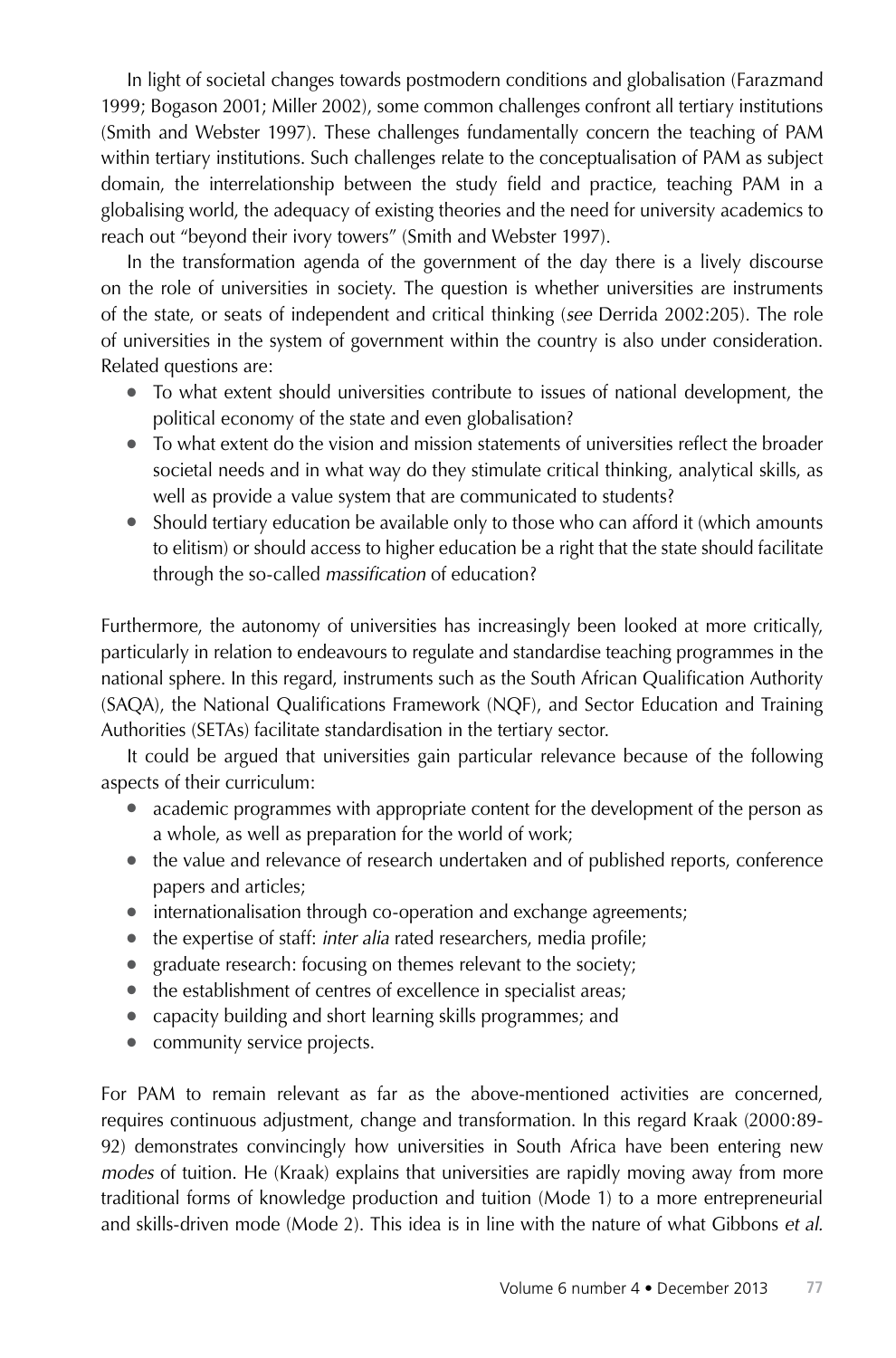(1994:vi) refer to as *Modes 1 and 2* research (see Table 1). Aimed at developing conceptual and universal laws, Mode 1 type knowledge is generated within a disciplinary, primarily cognitive context and is thus *decontextualised* knowledge. Interactive research, as a form of Mode 2 knowledge, is, in contrast, *contextualised* knowledge. Action and theory are produced, tested and reformulated at the same time. The purpose of interactive research is to reflect on practical situations, as well as to understand the theories and to master the repertoires, in order to deal with these situations.

| Mode 1                                                                                | Mode 2                                                                                |
|---------------------------------------------------------------------------------------|---------------------------------------------------------------------------------------|
| Disciplinary knowledge                                                                | Trans-disciplinary knowledge                                                          |
| Defines (social) laws and (statistical) relationships. Is it<br>analytically correct? | Defines action repertoires for practice. Does it work?                                |
| Hierarchical and timeless                                                             | Heterarchical and transient                                                           |
| Quality control takes place from a<br>theoretical and conceptual perspective          | Quality control takes place through collaboration of<br>practitioners and researchers |
| Problems are set by academic interests                                                | Problems are derived from the context<br>of application                               |

#### **Table 1:** Modes of research

**Source** Gibbons *et al.* (1994: vii).

It could be argued that PAM's relevance is potentially influenced by the Mode 1 nature of research, which is conducted within universities that increasingly function in Mode 2. PAM knowledge can be used by practitioners to frame problems, evaluate options for appropriate action and identify conditions for successful implementation. Furthermore, mismatches between theory and practice may result from weak or inappropriate dissemination of research, or the absence of structural and personal interfaces between the two communities (Schön 1983). The weak reception and application of PAM theory in practice suggests that the community of PAM academics may still be producing knowledge of which the legitimacy and usefulness is questionable. The practical relevance of Mode 2 research does not necessarily imply that Mode 1 should be abandoned. Rather, one should explore the possibilities of a synthesis of both modes. In order to do so, more Mode 2 research should be considered. Especially grounded theory and reflective framing are suggested types of research for the enhancement of Mode 2.

A further point with respect to institutional (public service) relevance is to consider the extent to which PAM's values, intentions and interventions are reflected in the public service. In this regard, Vil-Nkomo (1998:132) argues that academics involved in PAM have a great responsibility to make a contribution towards the effective functioning of the South African Public Service. He suggests that academics should support the state with appropriate and innovative research, the production of cutting-edge knowledge, and suggestions for the improvement of service delivery.

On a pragmatic level, the core of the relevance discourse deals with the way in which the knowledge domain of PAM promotes the socio-political and developmental agenda of the government of the day. For example, the question should be asked as to which

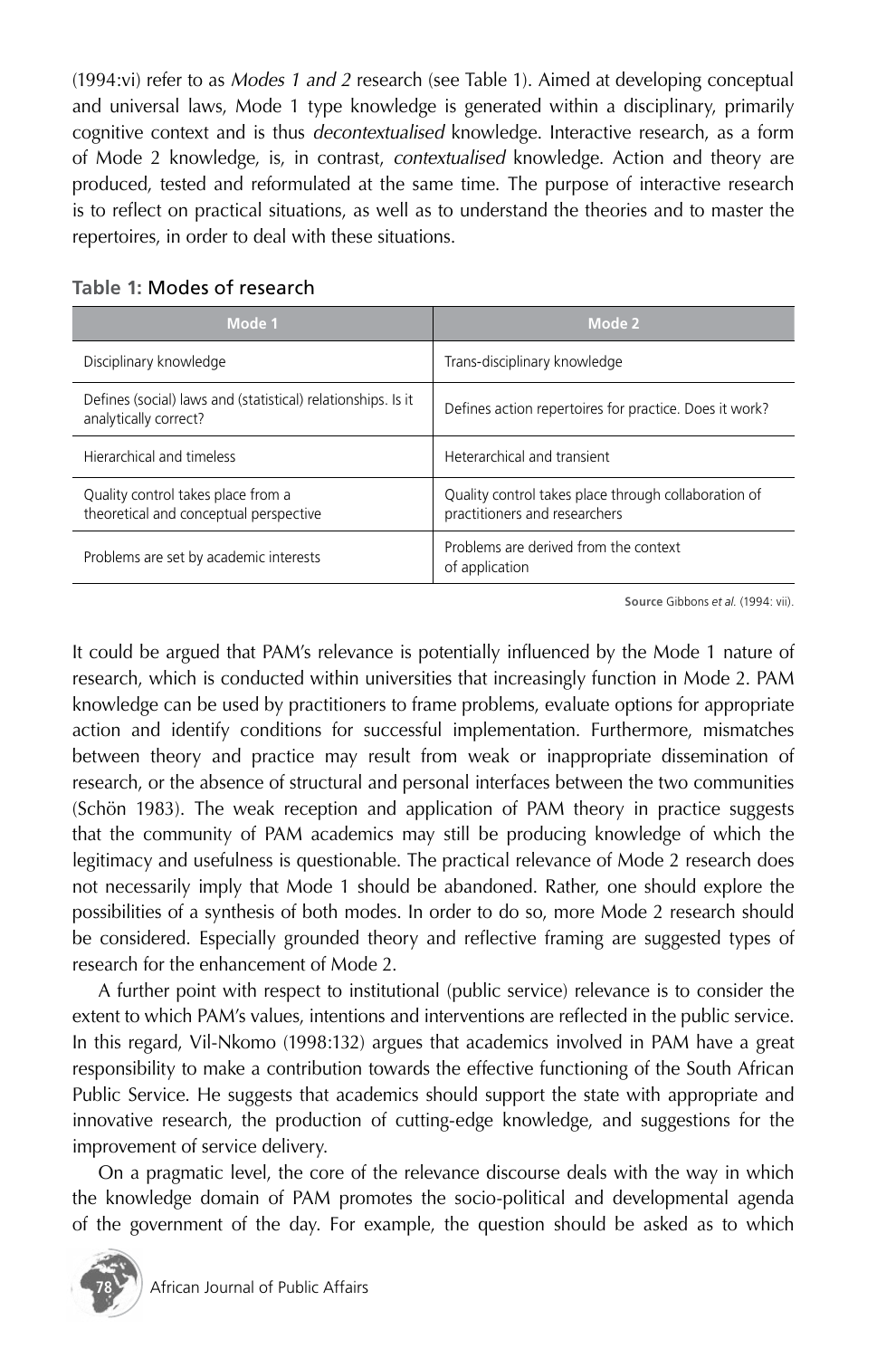kind of knowledge, skills and behaviour are appropriate for public officials to facilitate a developmental state and to adhere to the principles contained in Article 195 of the *Constitution of the Republic of South Africa*, 1996. On a more theoretical level, the relevance discourse should be guided by the following topics: an apparent duality between theory and practice, the issue of political *neutrality* and the dichotomy between administration and politics. These theoretical considerations are often intertwined in the mixture of ideological dynamics and the socio-economic transformation agenda of Government.

From the brief orientation above it is evident that PAM is highly relevant for both the public service as well as academic offerings in tertiary institutions. It is further clear that to remain relevant, PAM should embrace Mode 2 types of research, but with due cognisance of the need for the development of theory and the production of academic knowledge that is relevant.

### **A relevant discipline**

In his 1939 publication, Robert Lynd posed the question, "Knowledge for what?" This centred the debate on the benefits of knowledge creation and studying. On a more fundamental level it could be argued that study leads to the development of the person as a whole. Such studies also help adherents to make sense of the environment and of the dynamic interactions and events that take place therein. There is, however, certainly a more pragmatic answer to this question, namely for the student to acquire a job. This raises another question: Is it safe to assume that from a perspective of being a relevant discipline, the more likely it is for students to get employment with a qualification in PAM, the more relevant PAM seems to be?

A discourse on the relevance of the discipline could be guided by questions such as:

- What theories and models of PAM could inform the knowledge domain of governance meaningfully?
- To what extent does this study field prepare students for a career in the public sector?
- How can students' vocational preparation be balanced with the need to acquire the following basic skills: to argue critically, conduct cutting-edge research and to analyse findings? These skills help to facilitate the production of knowledge and development of theory.

For Jreisat (1975:665), Bogason and Brans (2008:84-97), as well as Holzer and Kasymova (2012:163) the relevance of PAM as a discipline lies in the application of theories and models to make sense of the environment and governance-related phenomena, and to prepare students *to think about things*. This view thus strongly supports balance (practice together with theory). A review of the year-books of seven universities in South Africa with the largest PAM offerings, claim without exception that their programmes strike a balance between theory and practice. The vocational emphasis is also quite apparent. But striking this balance is hampered by a variety of factors. Some of these factors include the lack of interaction and networking between academics from different universities, both nationally and internationally. The relative inaccessibility of academia working in silos contributes to this lack of interaction. Nalebuff and Brandenburger (1996), for example, state that the lack of *co-opetition* (competition-cum-co-operation) and lack of *joined-up* capabilities of the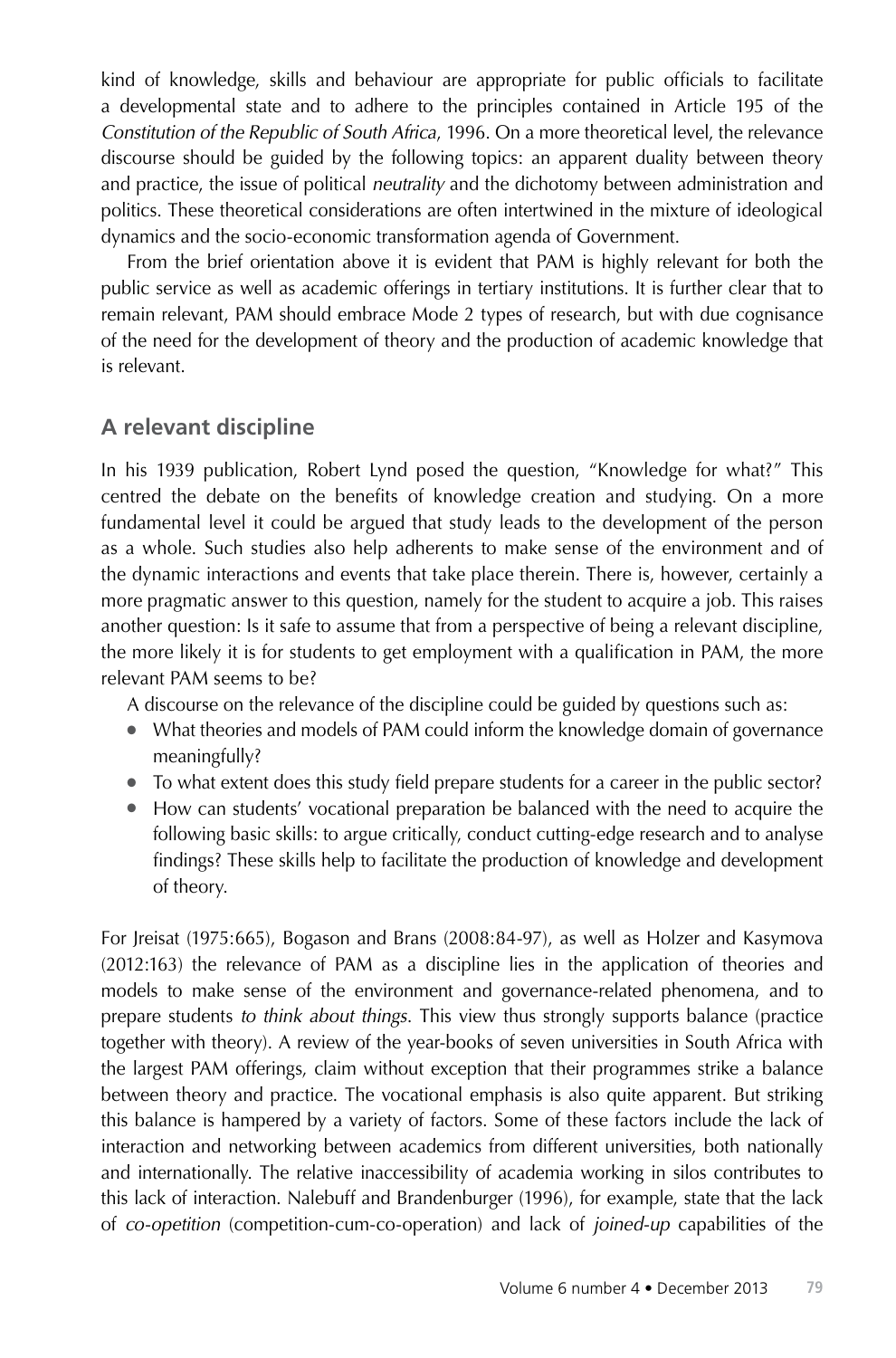academia significantly impede cooperation between universities. Furthermore, there exists limited interaction between academics and practitioners. The research agenda of academics is often challenged and this leads to the politicisation of research findings. In addition, the results of postgraduate studies are rarely disseminated in the public service. In order to increase the relevance of PAM, these and other matters should be addressed.

From the perspective of social sciences, administration is viewed as a cooperative and social activity. Hence the concern of academic inquiry would be to understand the impact of government policies and operations on society. Various questions arise in this regard:

- What kind of society do the policies envisage?
- To what extent is administrative action non-discriminatory?
- How is public administration functioning?
- What are the immediate and the long-term effects of governmental action on the social structure, the economy and polity?

These and related questions require careful analysis to comprehend the potential relevance of the discipline. If focus is only placed on practical relevance, the academic relevance of the discipline may be neglected and soon the discourse will become shallow. Scholars will not learn *inter alia* how to engage critically with issues, critique theoretical vantage points, analyse societal challenges, explore new innovative ways.

Although various issues may impact on the potential relevance of PAM as discipline, only some of the most significant ones in the South African context are highlighted below.

- *Talking "SAQA-ish":* It could be argued that the outcomes-based approach introduced in 1998 in South Africa significantly influenced the way academic programmes have been structured and also taught to students. Based on guidelines of the South African Qualification Authority's (SAQA) the mere emphasis that is placed on module outcomes (i.e. "At the end of this module students should be able to …") implies vocational and practical application. In the process skills such as critical thinking, reflection, and analysis were (and still are) potentially sacrificed.
- *Migration to Business Sciences/Administration:* The trend evident in South African universities is that PAM migrated from faculties of Social Sciences, Humanities or Basic Sciences to Business or Economic and Management Sciences. This may improve the relevance of PAM from the point of view of its application, but may also influence its theoretical relevance (as social science).
- *Traditional teaching methodology:* Due to limited career possibilities the majority of current students are arguably not as interested in the pursuit of knowledge as in searching for employment. Academics usually teach the way they were taught and in the process they create *mini-me's*. Traditional modes and methods of teaching rarely make provision for work-based or work-simulated experiential teaching, case studies, and reality-based tuition. Open source, online databases, and internet-based technologies such as Twitter, Wiki, Facebook and YouTube, bring knowledge closer to the students, make it more accessible, and make participation in knowledge creation easier. It is expected that by 2020 as many as 98% of all universities will provide *blended*, *mix-mode* or so-called *Blue-Sky* learning (*see* Frissen 1999). If PAM could adopt these tuition practices and adapt its curriculum to these demands, the relevance of this discipline could be improved significantly.

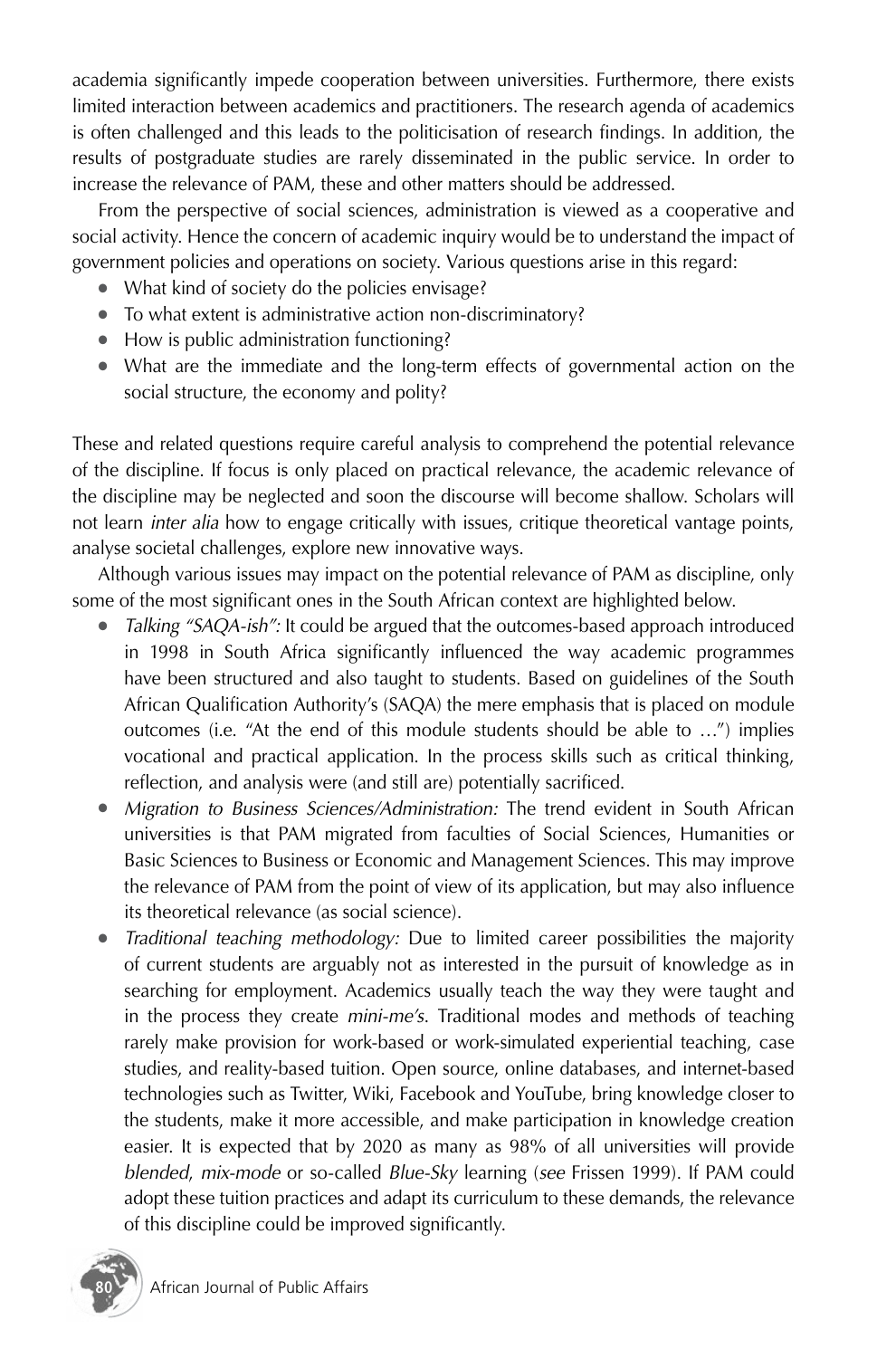- *Third stream income generation:* Due to dwindling subsidies and diminishing government support to universities, it has become increasingly important to generate income by means of short learning programmes and contract research. Applied study domains like Project Management, Monitoring and Evaluation (M&E), Financial Management and Human Resource Management are in great demand. In contrast foundational perspectives on issues such as the developmental state, the interventionist role of the state, neo-liberalism, and Habermas's Marxist theories are virtually non-existent. This lack of meta-theoretical vantage points could make the discipline even more irrelevant for future careers in academia, public administration, and for addressing pressing issues in society. Although exposure to real world conditions and demands surely improve the relevance of the discipline, if it is not managed properly, PAM could lead to even less theory building further. Academics may increasingly think like consultants, rather than thinking about thinking.
- *Curriculation and demarcation of the study domain:* There are several partly overlapping, partly competing ways of understanding what the PAM curriculum teaches and researches. This point could be illustrated by considering the contents of various textbooks and study guides in PAM. Some universities have more traditional generic curricula whilst others have developed specialist niche areas. Thus, efforts can be seen to reconstruct generic theory about various forms of Public Administration. In this respect it may be time for a *Mount Grace III* discussion on the state of the discipline. Such a discussion should attempt to interpret international trends such as new network forms of governance, and to reframe and demarcate the study field in order to identify potential niche areas (e.g. Environmental Management, Monitoring and Evaluation (M&E), Project Management, Disaster Management. Such a discussion will also help to reflect on the potential influence of trans-disciplinarity on the study field of PAM.
- *Research methodology:* Students generally adopt the *known* method of the supervisor. In Sociology and Anthropology for example, ethnography is favoured. In PAM, however, academics are confronted with various types of studies which demand a wide variety of designs and methods. PAM research should be enriched with foundational epistemology, ontology, as well as more rigorous scientific methods and critical engagement. A focus on technical competence (e.g. how to structure a research proposal) should be supplemented with conceptual competencies in the discipline.
- *Maturity of the South African Public Service:* PAM academics have to contend with issues from the past as well as the condition of the state as far as the maturity of the democracy, transformation of the Public Service, and the trajectory of the developmental state are concerned. The result of this is that academics tend to focus on the immediate needs – the *quick wins* – of public service training. Universities in general and PAM academics in particular are constantly in *fire-fighting* mode to address pressing demands. The academics in more developed countries have the luxury to concentrate on theory-building, as well as testing endeavours, whilst South African academics' current focus is just to post people in jobs where they can make a difference to service delivery. The relative high staff-turnover in public institutions creates a continuous demand for training.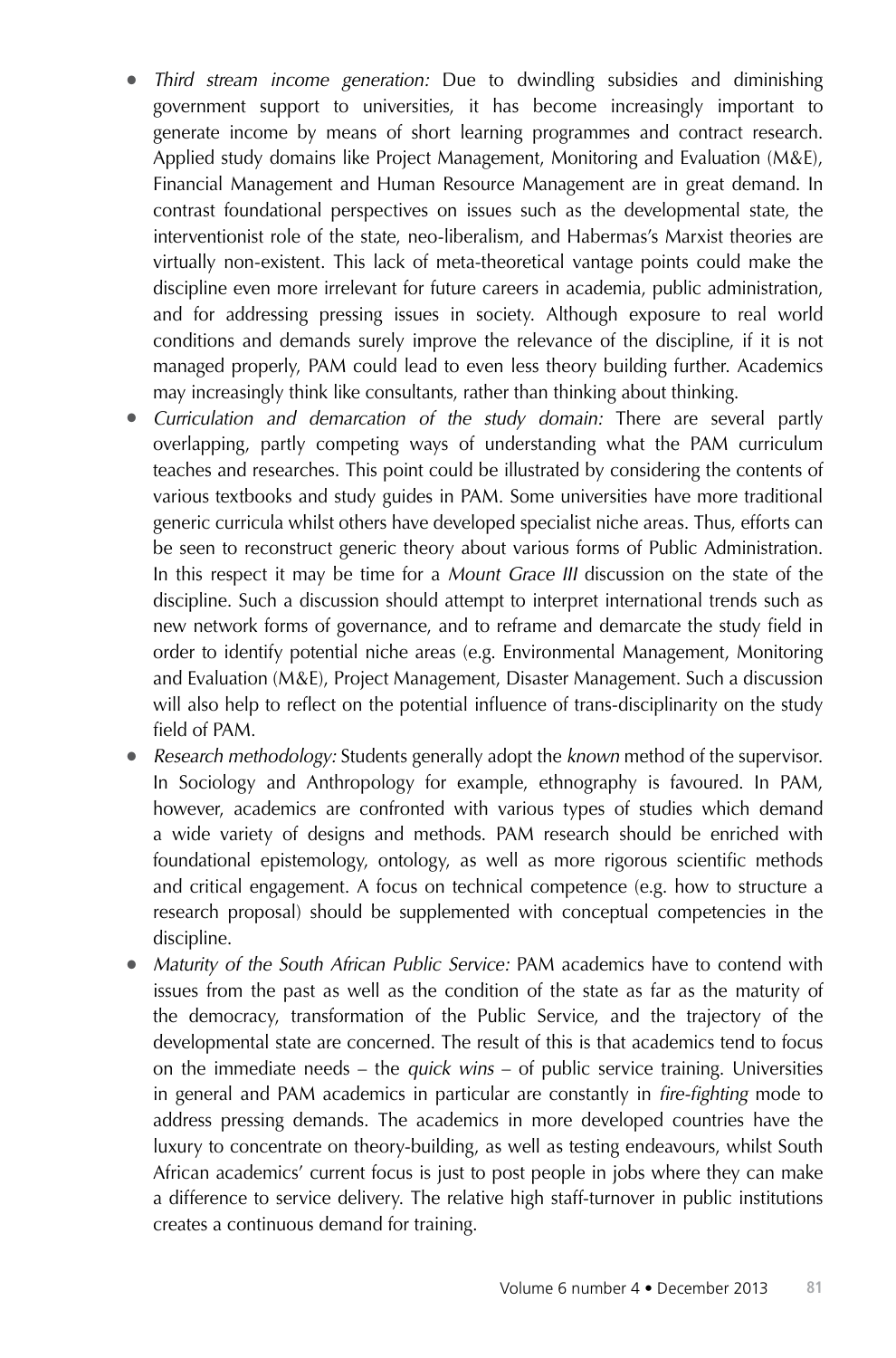The environment is also highly dynamic, generating new demands and statutory imperatives. Thus institutions focus on becoming compliant as soon as possible. To remain relevant in this context PAM academics tend to react to challenges – to follow legislation, issues, developments in the Public Service and to adjust curricula accordingly. To remain relevant, however, PAM academics in South Africa should move from a reactive stance to a more proactive position. They should lead development through new ideas and best practices based on international experiences. They should be able to test, refine and build a new PAM theory from which an applicable practice can flow.

# CONCLUDING REMARKS

This article aimed to contribute to the discourse within PAM on the relevancy of PAM. The relevance debate was conducted from different angles, namely a contextual and institutional angle, as well as PAM viewed as a discipline. It was argued that PAM could, without sacrificing or forfeiting its neutrality, make a significant contribution to the socio-political and developmental agenda in South Africa.

It is rather unlikely that total consensus will be reached about the relevance of the study domain. One has to accept that it is an inherent part of the multidimensional nature of the discipline. The relevance of PAM probably lies in striking the right balance between application and theory development. On the one hand PAM should expose students to real-life managerial challenges and give them the necessary tools to implement policy successfully. On the other hand it should also expose PAM students to critical thinking and empower them to engage governance and societal challenges, to propose theoretical solutions, and build new theory. In this way, students will not only be able to answer the *how* question, but also the *why* question.

In this regard, the ancient Greek philosopher Aristotle argued for *equilibrium* in society, for *checks and balances*, for arguments and counter-arguments. He maintained that without such balanced perspective the stability in society cannot be sustained. To facilitate such equilibrium, students of PAM should be able to appreciate the pros and cons, short-, medium-and long-term consequences, as well as actions of and reactions to governmental practices. In addition they should consider Eurocentric and Afrocentric models, as well as competing ideologies within society. To remain relevant, students in PAM furthermore should appreciate political dynamics within the state in terms of the policies of conservatism, nationalism, liberalism, radicalism, socialism and Marxism. Students should also be able to balance the need for the development of infrastructure in order to achieve economic growth with the possible consequences associated with development, such as water, soil and air pollution. Other matters include how the need for land reform should be balanced with private ownership and food security, and how state intervention in the economy should be balanced with a free market system.

Students should furthermore be able to conduct *bureaucracy pathology* referring to the detailed analysis of patterns and behaviours that lead to dysfunctional public institutions. The teaching of PAM should also enable students to understand the reasons for low organisational performance and make recommendations for the implementation of interventions to improve governance. As such, students of PAM will remain in high

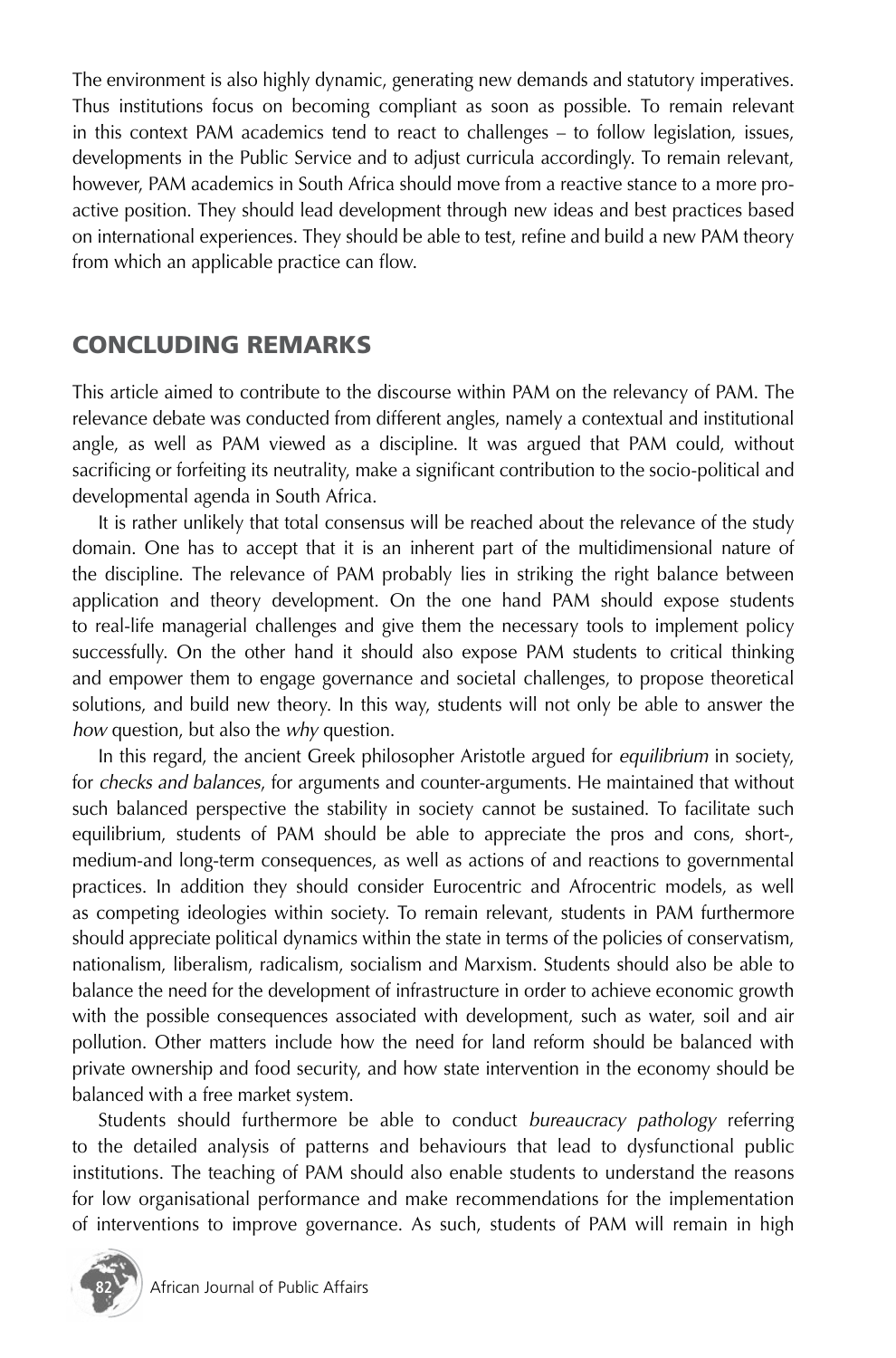demand and be at the forefront of creating a better future for coming generations in South Africa and globally.

#### **NOTE**

1 For purposes of this article the author has chosen to refer to the root or original name of the discipline, but it should be seen as being inclusive of more recent paradigms such as New Public Management, Public Governance and Network Governance.

# REFERENCES

Appleby, P.H. 1947. Toward better public administration. *Public Administration Review*, 7(20):93–99.

- Baloyi, M.R. 2010. Key-note address to the 2010 Association of Southern African Schools and Departments of Public Administration and Management (ASSADPAM) Conference, Irene, Pretoria, 27–29 September 2010.
- Bogason, P. 2001. Postmodernism and American public administration in the 1990s. *Administration & Society*, 33(3):165–193.
- Bogason, P. and Brans, M. 2008. Making Public Administration teaching and theory relevant. *European Political Science*, 7(1):84–97.
- Caiden, G.E. 1971. *The Dynamics of Public Administration: Guidelines to Current Transformations in Theory and Practice.* Hinsdale, IL: Holt, Rinehart and Winston.
- Castells, M. 1992. Four Asian Tigers with a Dragon Head: A Comparative Analysis of the State, Economy and Society in the Asian Pacific Rim. In Henderson, R. and Applebaum, J. (Eds.). *State and Development in the Asian Pacific Rim.* London: Sage.
- Corson, J.J. and Harris, J.P. 1963. *Public Administration in Modern Society*. New York, NY: McGraw-Hill.
- Denning, P.J. 1989. Computing as a discipline. *Communications of the ACM,* 32(1):9–23.
- Denzin, N.K. and Lincoln, Y.S. (eds.) 1985. *Handbook of Qualitative Research*. Thousand Oaks, CA: Sage.
- Derrida, J. 2002. The University without Condition. In Derrida, J. (Ed). *Without Alibi.* Stanford: Stanford University Press.
- De Vos, A.S., Strydom, H., Fouché, C.B. and Delport, C.S.L. 2005. *Research at Grass Roots for the Social Sciences and Human Service Professions.* 3rd ed. Pretoria: Van Schaik.
- Diesing, P. 1991. *How Does Social Science Work? Reflections on Practice.* Pittsburgh,
- PA: University of Pittsburgh.
- Dimock, M.E. 1937. The study of administration. *American Political Science Review*, 31(1):28–40.
- Dimock, M.E. and Dimock, G.O. 1969. *Public Administration*. New York, NY: Rinehard.
- Ejiofor, P.N.O. 1981. *Management in Nigeria: Theories and Issues*. Onitsha, Nigeria: Africana Educational Publishers.
- Farazmand, A. 1999. Globalisation and public administration. *Public Administration Review*, 59(6):509–522.
- Frissen, P.H.A. 1999. *Politics, Governance and Technology: A Postmodern Narrative on the Virtual State, New Horizons in Public Policy*. Cheltenham, PA: Edward Elgar.
- Gibbons, M., Limoges, C., Nowotny, H., Schwartsman, S., Scott, P. and Trow, M. 1994. *The New Production of Knowledge. The Dynamics of Science and Research in Contemporary Societies*. London: Sage.
- Gulick, L.H. and Urwick, L.F. 1937. *Papers on the Science of Administration*. New York, NY: Institute of Public Administration.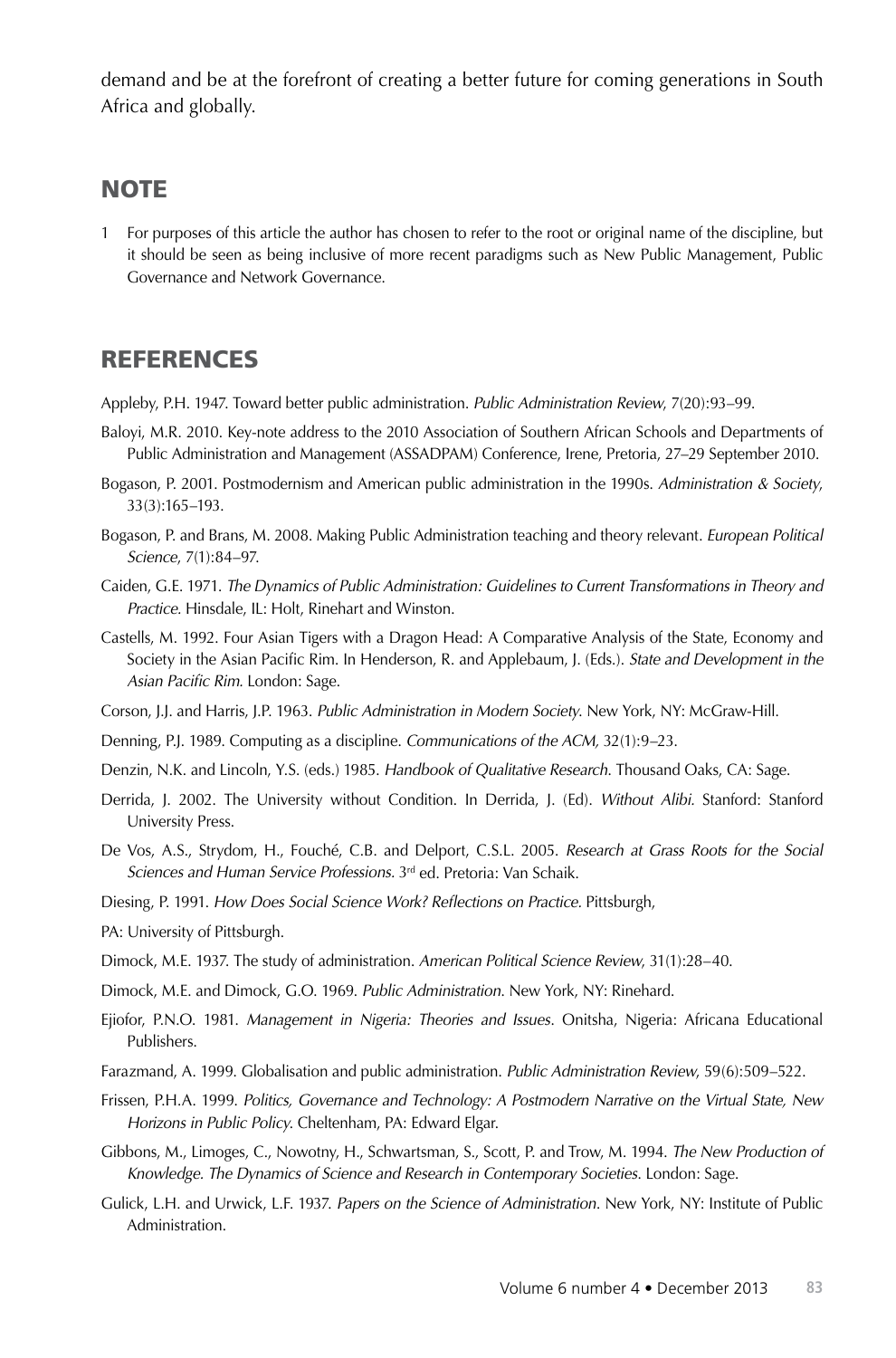- Gumede, V. 2007. Is Government optimally poised to achieve set objectives and targets in time? *Service Delivery Review,* 5(3):48–51.
- Henry, N. 1999. *Public Administration and Public Affairs.* New Delhi: Prentice-Hall.
- Holzer, M. and Kasymova, J. 2012. Restating the relevance of Comparative Public Administration. *Public Administration Review*. 72(1):162–164.
- Jreisat, J.E. 1975. Synthesis and relevance in Comparative Public Administration. *Public Administration Review*. 35(6):663–671.
- Keen, P.G.W. 1980. MIS Research: Reference Disciplines and Cumulative Tradition. Proceedings of the First International Conference on Information Systems. Philadelphia, PA, December 1980, pp. 9–18.
- Kraak, A.H. 2000. *Changing Modes: New Knowledge Production and its Implications for Higher Education in South Africa*. Pretoria: HSRC.
- Lynd, R.S. 1939. *Knowledge for What?* Princeton, NJ: Princeton University Press.
- Lynn, L.E., Henrich, C. and Hill, C.J. 2001. *Improving Governance: A New Logic for Empirical Research.*  Washington, DC: Georgetown University Press.
- Marwala, T. 2006. Skills necessary for the advancement of South Africa*. Umrabulo,* 26:60–61.
- McLennan, A. and Munslow, B. (Eds). 2009. *The Politics of Service Delivery.* Johannesburg: Wits University Press.
- Miller, D.Y. and Dunn, W.N. 2006. *A Critical Theory of New Public Management.* **http://citeseerx.ist.psu.edu/ viewdoc/download?doi=10.1.1.125.4697&rep=rep1&type=pdf**. Accessed 9 September 2013.
- Miller, H.T. 2002. *Postmodern Public Policy*. Albany, NY: State University of New York Press.
- Nalebuff, B. and Brandenburger, A.M. 1996. *Co-opetition*. London: Harper Collins.
- Nigro, L.G. and Nigro, F.A. 1989. *Modern Public Administration*. 7th ed. New York: Harper and Row.
- Ostrom, E. 1990. *Governing the Commons: The Evolution of Institutions for Collective Action.* Cambridge: Cambridge University Press.
- Ouwaseji, O.A. 2009. Democracy and Africa's search for Development. *The Journal of Pan- African Studies,* 3(1):214–226.
- Peters, A. 1988. Conference on New Public Management and the Quality of Government. Paper presented on *New Public Management and the Quality of Government: Coping with the New Political Governance in Canada*. SOG and the Quality of Government Institute, Sweden: University of Gothenburg, 13–15 November 1998.
- Schön, D.A. 1983. *The Reflective Practitioner. How Professionals Think in Action.* New York, NY: Basic Books.
- Simon, H.A. 1945. *Administrative Behavior.* New York, NY: Free Press.
- Simon, H.A. 1998. Why Public Administration? *Public Administration Review*, 58(1):1–3.
- Simon, H.A., Smithburg, D.W. and Thompson, V.A. 1950. *Public Administration*. New York, NY: AA Knopf.
- Smith, A. and Webster, F. (Eds.) 1997. *The Postmodern University? Contested Visions of Higher Education in Society*. Buckingham: Open University Press.
- Spicer, M.W. 2001. *Public Administration and the State. A Postmodern Perspective.* Tuscaloosa, AL: The University of Alabama Press.
- Spicer, M.W. 2005. Public Administration enquiry and social science in the postmodern condition: some implications of value pluralism. *Administrative Theory & Praxis,* 27(4):669–688.
- Tijssen, R.J.W. 2010. Discarding the 'basic science-applied science' dichotomy: A knowledge utilization triangle classification system of research journals. *Journal of the American Society for Information Science and Technology*, 61(9):1842–1852.